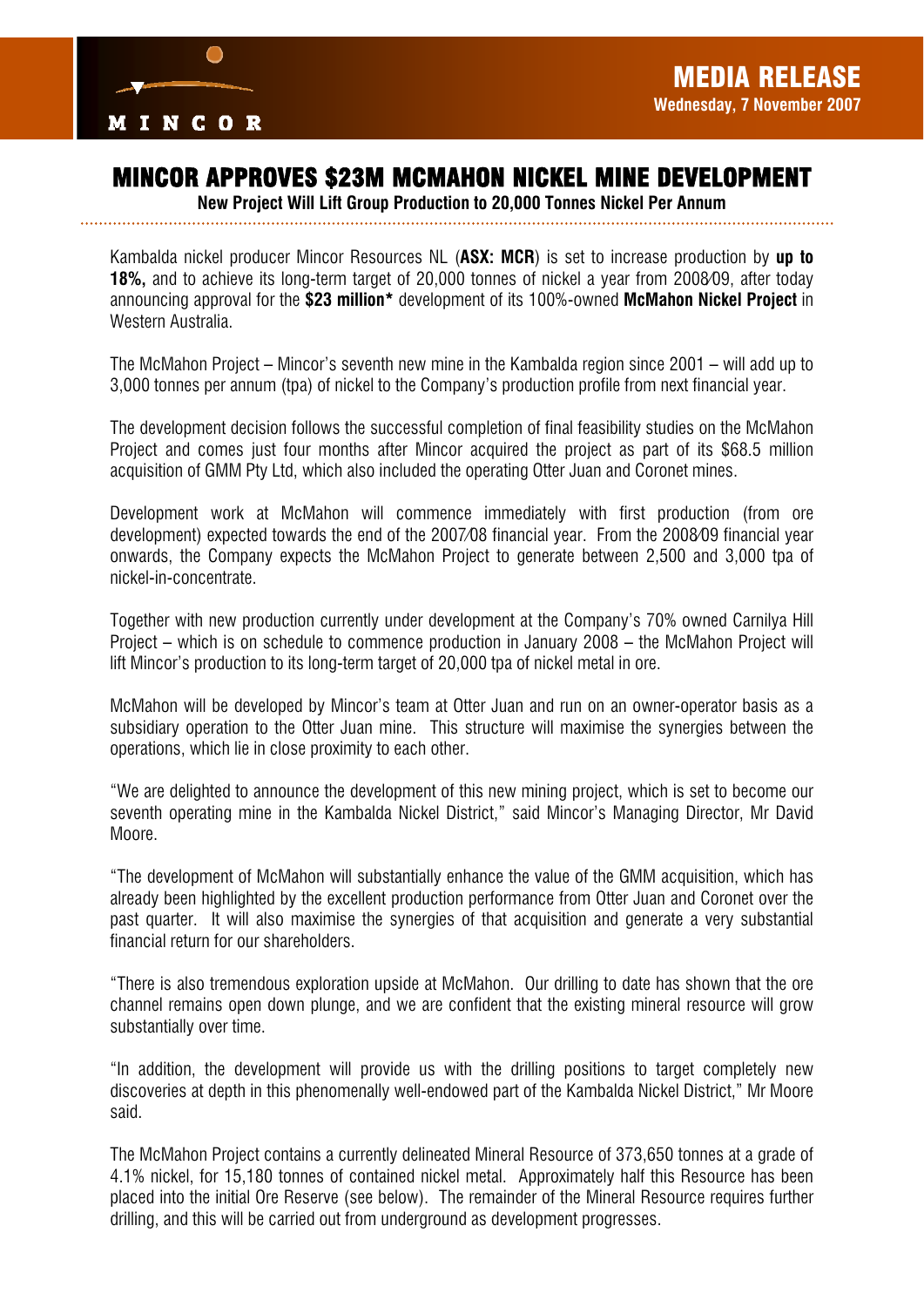The development of the McMahon Project requires the extension of the existing McMahon Decline and associated ventilation system. This will provide access to the McMahon and Ken Far North ore bodies and, importantly, will also open up additional areas for underground exploration. Mining will take place via mechanised slot stoping methods as well as traditional Kambalda-style airleg slot-and-rill stoping, with an expected production rate of approximately 10,000 tonnes of ore per month at full production.

Ore from McMahon will be toll treated at BHP Billiton's Nickel West Concentrator at Kambalda, with the concentrate sold to BHP Billiton under existing off-take agreements.

Mincor's feasibility study indicates an average life-of-mine cash cost for the McMahon Project of approximately A\$5.50 per pound payable nickel. Based on current price forecasts from Royal Bank of Canada, UBS, Merrill Lynch, Société Générale and BNP Paribas, Mincor expects the project to generate an Internal Rate of Return (IRR) on capital employed of well over 80%. The estimated capital cost of \$23 million will be funded from Mincor's internal cash resources.

Recent extensional drilling by Mincor has demonstrated that the ore channel that hosts the McMahon ore bodies continues well beyond the end of the current Ore Reserve. A step-out hole (KMD009) and wedge (KMD009W1) were completed by Mincor targeting a position some 140 metres down-plunge beyond the known Resources. Ore grade intersections were achieved in both holes. Significantly, both intersections were developed on a sediment-free basal contact, and down-hole EM surveys indicate anomalies in the up-plunge direction.

| <b>Hole ID</b> | From (m` | To (m) | Down-hole Interval | True Thickness    | $(%$ Ni)<br>Grade |
|----------------|----------|--------|--------------------|-------------------|-------------------|
| KMD009         | 563      | 564.21 | $\bigcap$<br>. .   | $^{\circ}$<br>$-$ |                   |
| KMD009W1       | 585.78   | 588.19 | 2.41               | 2.41              | 2.69              |
| KMD009W1       | 595.1    | 596.75 | .58                | .58               | 8.04              |

# *Mineral Resources at McMahon*

Mincor's initial Mineral Resource at McMahon, which was based on drilling completed by WMC Resources Ltd, was 391,860 tonnes @ 4.00% nickel for 15,670 tonnes of nickel metal (11 December 2006).

Following completion of resource confirmation drilling, during which Mincor completed seven diamond holes, the Mineral Resource was re-estimated, as follows:

# *Tabulated Mineral Resource*

| <b>Surface</b>       | <b>Inferred Resource</b> |     | <b>Indicated Resource</b> |     | <b>Total Resources</b> |     | <b>Ni Tonnes</b> |
|----------------------|--------------------------|-----|---------------------------|-----|------------------------|-----|------------------|
|                      | Tonnes                   | Ni% | Tonnes                    | Ni% | Tonnes                 | Ni% |                  |
| <b>McMahon Deeps</b> |                          |     | 282,174                   | 3.3 | 282,174                | 3.3 | 9,340            |
| Ken North            | 91,482                   | 6.4 |                           |     | 91,482                 | 6.4 | 5,850            |
|                      |                          |     |                           |     |                        |     |                  |
| Total                | 91,482                   | 6.4 | 282,174                   | 3.3 | 373,656                | 4.1 | 15,170           |

The Resource was estimated at a 1% nickel cutoff with no minimum width. Estimation method was ordinary kriging. Only the MM3 (part of the McMahon complex) surface was re estimated, all other surfaces are as per the 11 December 2006 statement apart from some refinement on assigned densities.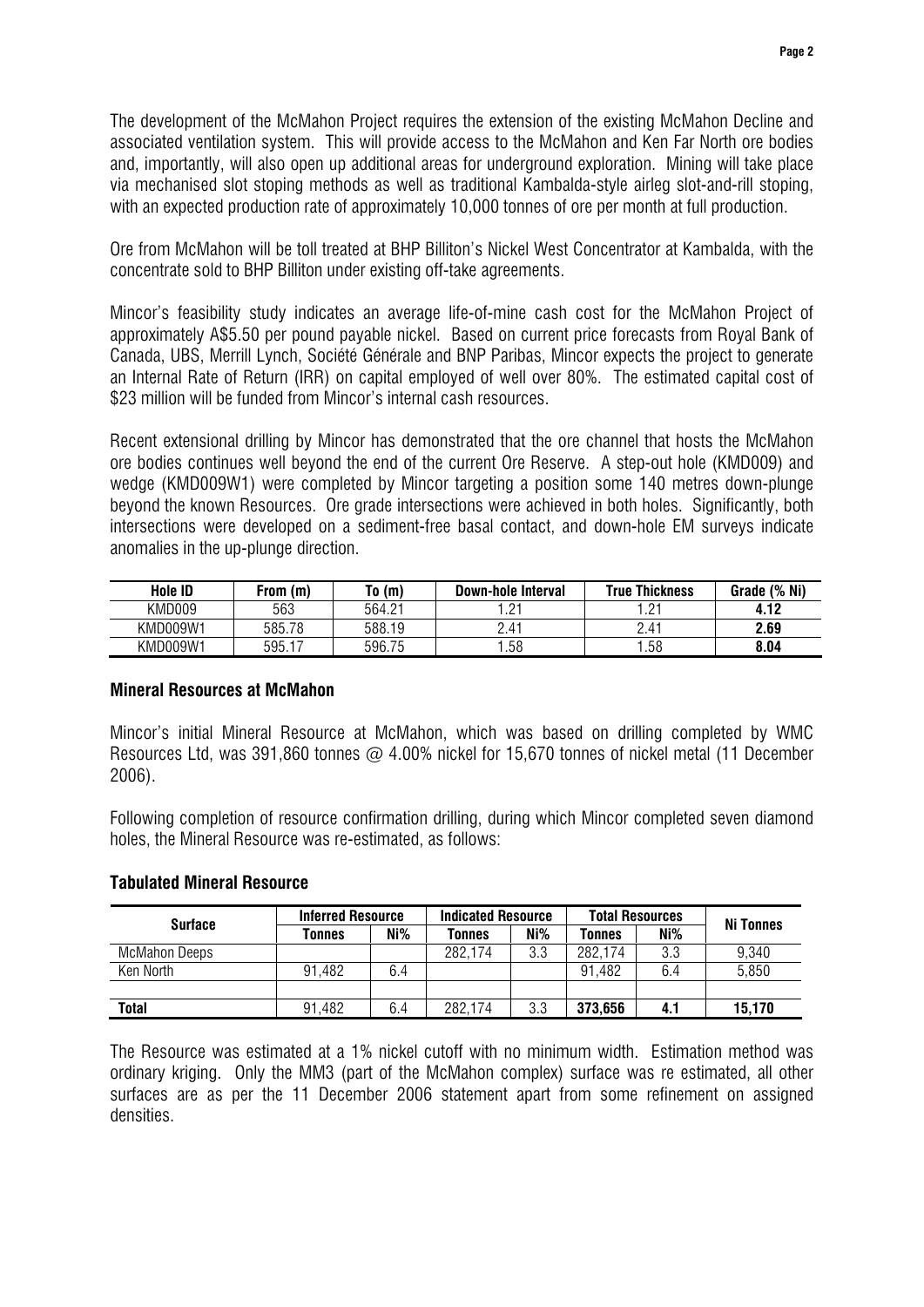# *Ore Reserves at McMahon*

The Ore Reserves at McMahon are a sub-set of the Mineral Resources for the three McMahon ore bodies, and do not yet incorporate the five Ken ore bodies, which require in-fill drilling.

The Ore Reserves incorporate all mining dilution and recovery parameters, and are currently estimated at 322,340 tonnes @ 2.4% nickel for 7,730 tonnes of nickel metal.

### *Tabluated Ore Reserve*

| Category | Tonnes  | Ni%   | <b>Metal</b> |
|----------|---------|-------|--------------|
| Probable | 322.251 | 2.40% | 734          |
| Proved   |         |       |              |
| Total    | 322,251 | 2.40% | 7.734        |

A 1.5% Cut off grade was used on the diluted resource models before other dilution parameters were applied to calculate this reserve. The mining method for the MMN 3 ore body is similar to that used currently at Mincor's Otter Juan mine. The mining method for the MMN 1 and MMN2 ore bodies are similar to that used currently at Mincor's Redross mine.